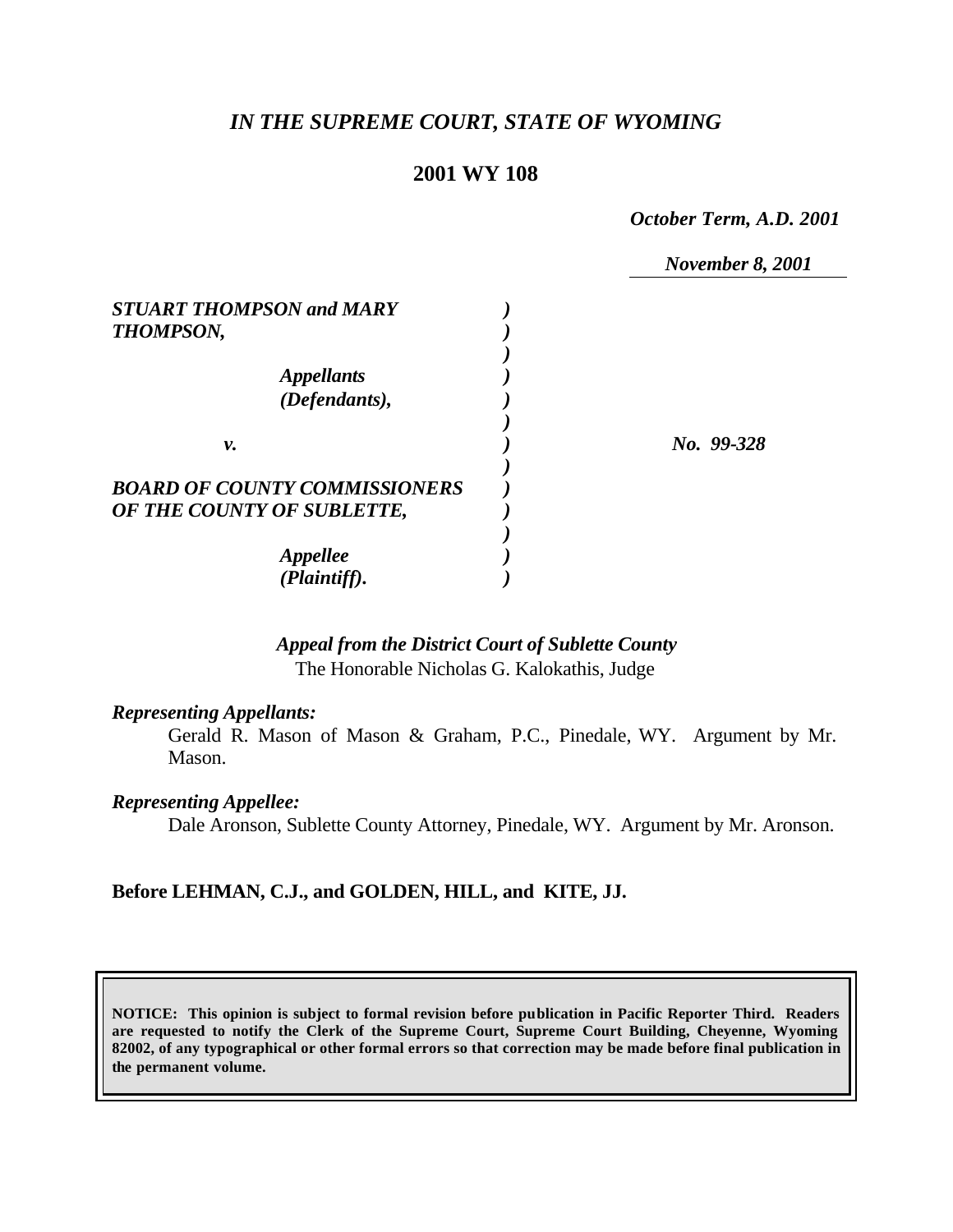LEHMAN, Chief Justice.

[¶1] This is an appeal from a district court order enjoining the Thompsons from using their land for activities associated with a log home business and a ski enterprise on the ground that those activities violated Sublette County zoning regulations. We affirm the district court order.

### *ISSUES*

[¶2] The parties raise the following issues:

I. Whether the trial court erred in finding that the appellants failed to establish estoppel as a defense.

II. Whether the trial court erred in finding that the appellants failed to establish laches as a defense.

III. Whether the trial court erred in finding that activities of appellants relating to White Pine are not authorized within an agricultural district (A-1) zone.

### *FACTS*

[¶3] The Thompsons own a parcel of land located in Sublette County which is zoned A-1 agricultural. Pursuant to the county zoning regulations, the authorized uses of the land relevant to this case include general agricultural uses and outdoor recreation facilities for hunting, fishing, horseback riding, hiking, or winter sports uses incidental to the principal agricultural use.

[¶4] The Thompsons use the land in part for ranching. Beginning in 1991 and, they allege, in reliance on statements made to them by the county zoning administrator and a former county commissioner, the Thompsons began remodeling and new construction of buildings on the property for use in connection with two businesses in which they were involved, Logcrafters, a log home building venture, and White Pine, a ski area. Although the main activities of both businesses take place off the premises, the Thompson property was used for storage, maintenance of equipment, administrative offices, and design work in connection with the businesses.

[¶5] Over the years, neighbors periodically complained about the increase in local traffic, dust, noise, use of heavy equipment, and decline in property value which allegedly resulted from the activities on the Thompson property. Finally, in September of 1998, the Board of County Commissioners of Sublette County filed a complaint for injunctive relief in district court alleging that the activities on the Thompson property associated with Logcrafters and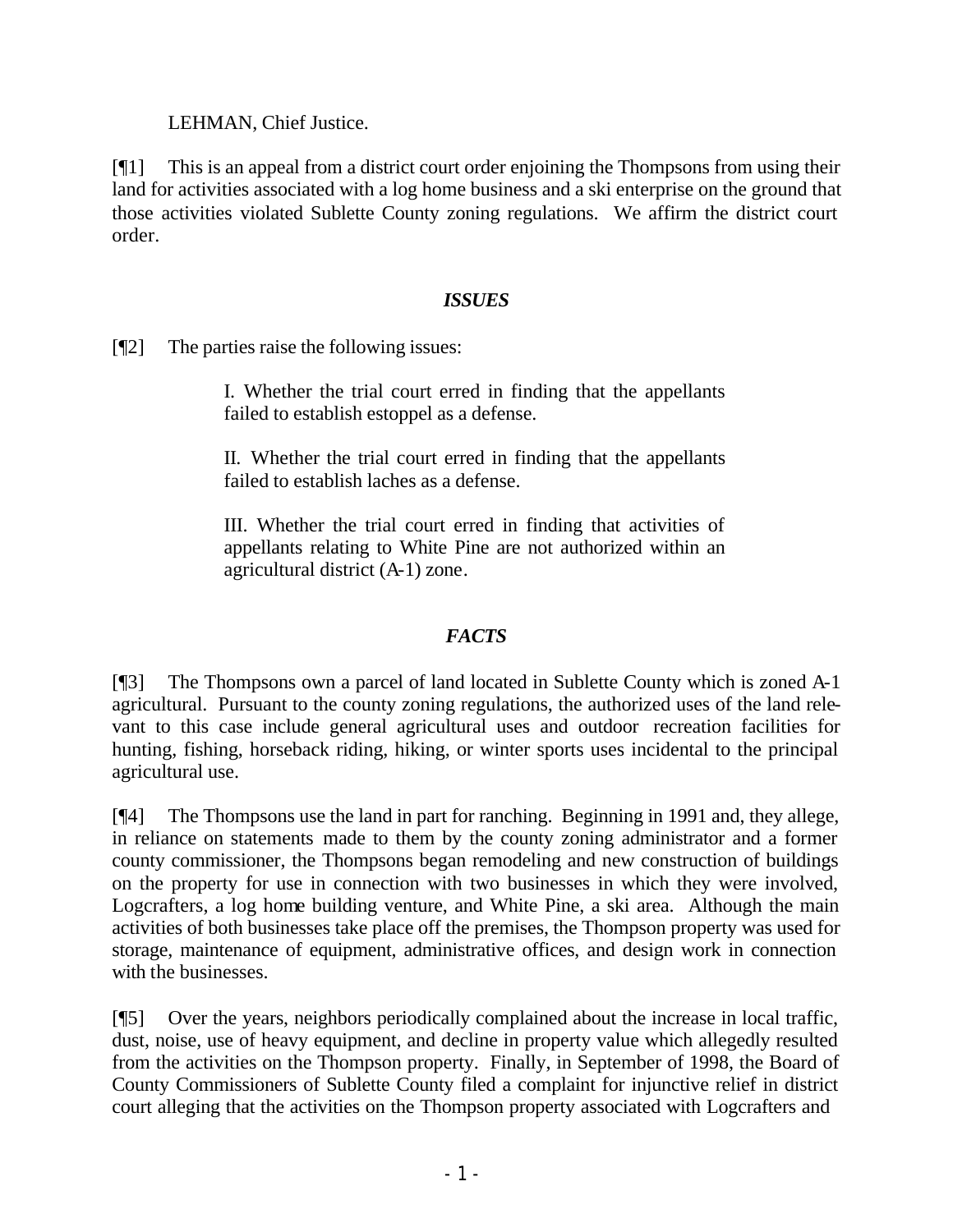White Pine violated county zoning regulations. After a bench trial on August 23, 1999, the court held that the activities were not authorized within an agricultural zone and entered an order granting a permanent injunction. The Thompsons timely appealed from the district court's order.

### *STANDARD OF REVIEW*

[¶6] Laches is a form of equitable estoppel. *Goshen Irr. Dist. v. State Bd. of Control*, 926 P.2d 943, 949 (Wyo. 1996); *Squaw Mountain Cattle Co. v. Bowen*, 804 P.2d 1292, 1297 (Wyo. 1991). These claims, therefore, are subject to the same standard of review.

[¶7] Whether laches or, by analogy, equitable estoppel is available as a defense is a question addressed to the sound discretion of the district court. *Moncrief v. Sohio Petroleum Co.*, 775 P.2d 1021, 1025 (Wyo. 1989). Our review of the Thompsons' first two claims, therefore, must focus upon whether or not the trial court abused its discretion in finding that equitable estoppel and laches were not defenses to the county commissioners' claim for injunctive relief. *Id.* Under the abuse of discretion standard, we determine whether the trial court could reasonably conclude as it did and whether any part of its ruling was arbitrary or capricious. *Vaughn v. State*, 962 P.2d 149, 152 (Wyo. 1998).

[¶8] The Thompsons' third claim, that the district court erred in finding that the White Pine activities are not authorized in an agricultural district (A-1) zone, involves an application of the law to the facts.

> Where the determination to be reviewed presents a mixed question of law and fact, i.e., a conclusion reached through application of legal precepts to the historical and narrative events of a particular case, the reviewing court will defer to the agency's findings of basic fact but will correct misapplications of the law to those facts. If the agency has not invoked and applied the correct rule of law, we correct it.

*Rodgers v. State ex rel. Workers' Compensation Div.*, 939 P.2d 246, 249 (Wyo. 1997) (citation omitted).

#### *DISCUSSION*

#### *Estoppel*

[¶9] In their first claim for relief, the Thompsons allege that the board of county commissioners should be estopped from seeking to enjoin the activities on their land because of the actions of its own representatives. Specifically, the Thompsons allege that they purchased the land in question and made the improvements necessary for the operations of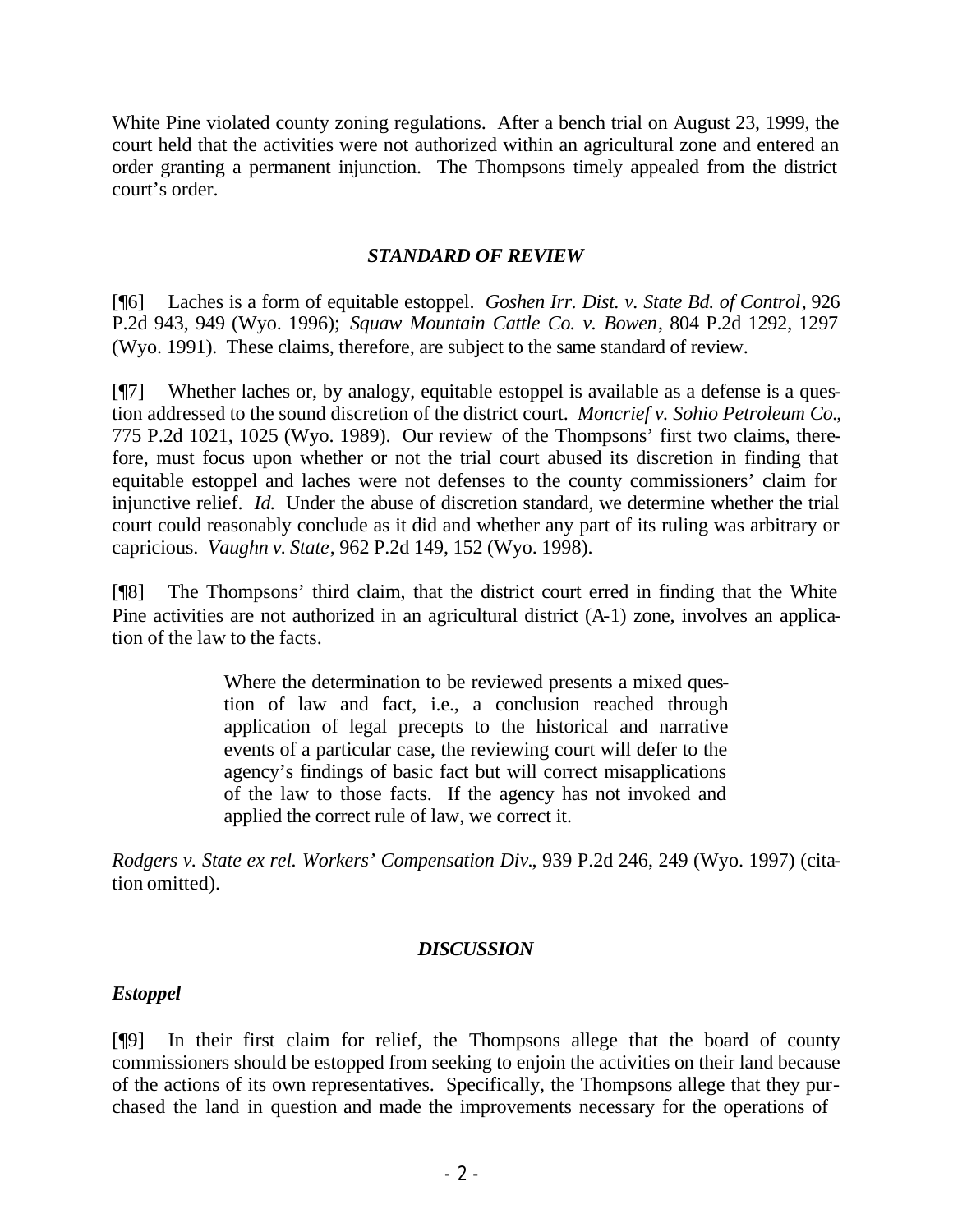Logcrafters in reliance on statements made to them by a former commissioner and the county zoning administrator.

[¶10] Prior to purchasing the land at issue here, the Thompsons owned a ten-acre parcel north of Cora in Sublette County where they conducted operations associated with Logcrafters. When they sought a variance from the county to allow them to build a storage facility on the ten-acre parcel, they allege they were told there would be no problem with their operations if they owned a larger parcel of land zoned A1 closer to town. The Thompsons allege that they purchased the property now at issue in reliance on that assurance. They further allege that, before making the improvements necessary for Logcrafters' operations on the new property, they spoke with the county zoning administrator and received assurances that, because the land was zoned A1 agricultural, no special permits were necessary. Based on the assurances of the zoning administrator, the Thompsons made improvements costing them \$170,000. They claim that they were induced by the assurances of the county officials to believe their operations were permissible, they relied on the assurances to their detriment, and the board of county commissioners should now be estopped from enforcing the zoning regulations.

[¶11] We have said that equitable estoppel should not be invoked against a government or public agency functioning in its governmental capacity, except in rare and unusual circumstances, and may not be invoked where it would serve to defeat the effective operation of a policy adopted to protect the public. *Sare v. Sheridan County Bd. of County Com'rs*, 784 P.2d 593, 595 (Wyo. 1989); *Big Piney Oil & Gas Co. v. Wyoming Oil & Gas Conservation Com'n*, 715 P.2d 557, 560 (Wyo. 1986). In order to invoke the doctrine against a government or public agency functioning in its official capacity, there must be a showing of affirmative misconduct. *In re General Adjudication of All Rights to Use Water in the Big Horn River System*, 753 P.2d 76, 90 (Wyo. 1988), *cert. granted*, 488 U.S. 1040, 109 S.Ct. 863, *judgment aff'd*, 492 U.S. 406, 109 S.Ct. 2994 (1989). Affirmative misconduct exists where a person, by his acts, representations, or admissions, intentionally or through culpable negligence induces another to believe that certain facts exist and the other person rightfully relies and acts on such belief and will be prejudiced if the former is permitted to deny the existence of such facts. *Id*. at 89.

[¶12] Equitable estoppel does not apply to governmental or sovereign functions, especially where it would defeat the public interest. *Wells v. Bd. of Trustees of Laramie County Sch. Dist. No. 1*, 3 P.3d 861, 867 (Wyo. 2000); *State Highway Com'n v. Sheridan-Johnson Rural Electrification Ass'n*, 784 P.2d 588, 592 (Wyo. 1989). The state, and likewise the county, may not be estopped for the unauthorized acts or errors of its officers and employees. *Wells*, 3 P.3d at 867. In Wyoming, the recognized exception to this rule is that a governmental agency may be estopped for the unintentional, misleading statements of its representative when the agency is functioning in a proprietary capacity. *Id.*

[¶13] Here, there is no assertion that the board of county commissioners was functioning in a proprietary capacity, and the recognized exception does not apply. Therefore, absent a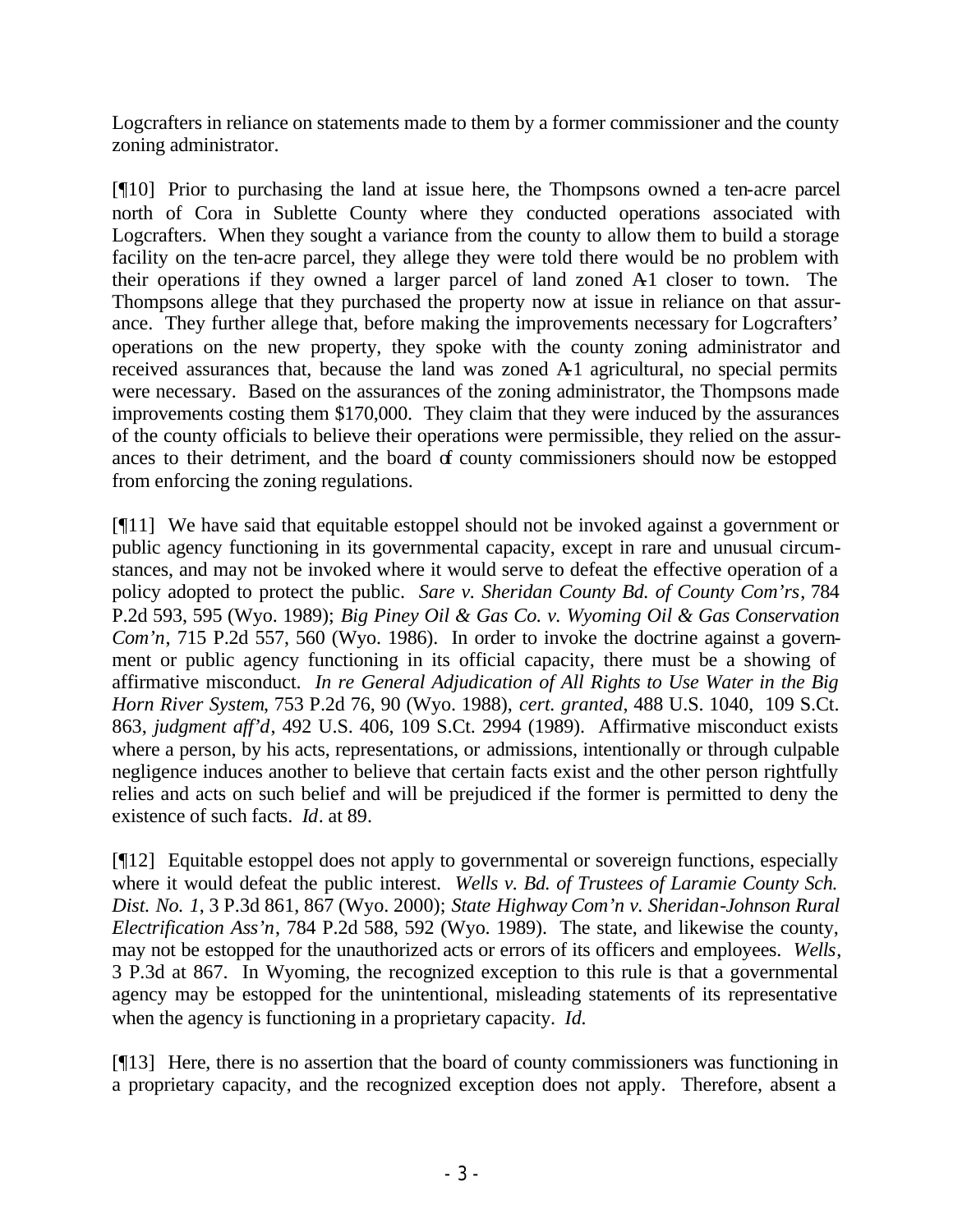showing by the Thompsons of rare and exceptional circumstances justifying the application of equitable estoppel, the claim must fail.

[¶14] The Thompsons argue that unusual circumstances do exist justifying the application of equitable estoppel. They claim that county officials induced them to change their position to their detriment by encouraging them in 1991 to purchase a larger parcel of land zoned A-1 and representing that, if they did so, they could continue their log home operations. They claim that county officials further induced them to change their position to their detriment by assuring them that they could build their buildings, make other improvements, and conduct operations on the new parcel without permits. They claim that they relied on the statements of county officials when they invested \$170,000 in making the improvements and county officials knew about the investment. Under these "unusual circumstances," the Thompsons claim, the county should be estopped from taking the position nearly eight years later that the operations are in violation of county zoning resolutions.

[¶15] From our review of the record, we are not persuaded that the district court abused its discretion in rejecting the Thompsons' equitable estoppel claim. This is particularly true in light of the longstanding rules that members of boards of county commissioners cannot act to bind the county except through official proceedings, and persons dealing with public entities are charged with ascertaining that the person with whom they are dealing possesses the legal authority to bind the entity. *Robert W. Anderson Housewrecking & Excavating, Inc. v. Bd. of Trustees, School Dist. No. 25, Freemont County*, 681 P.2d 1326, 1329-30 (Wyo. 1984); *George W. Condon Co. v. Bd. of Com'rs of Natrona County*, 56 Wyo. 38, 103 P.2d 401, 403 (1940). The Thompsons were charged with ascertaining that neither the county zoning administrator nor a single, individual member of the board of county commissioners had any authority to bind the board and an official proceeding before the board of county commissioners as a whole was required to determine what they could and could not do on their property. From the record before us, there is no indication the Thompsons made any effort to ascertain what authority individual county representatives had, nor is there any evidence of any official proceeding before the board of county commissioners as a whole. We hold that the district court did not abuse its discretion in rejecting the Thompsons' equitable estoppel claim.

# *Laches*

[¶16] The Thompsons assert that the board of county commissioners' claim for injunctive relief should be barred by laches. Specifically, they assert that the board of county commissioners stood by for eight years while they expended considerable sums of money improving their property and it should not now be allowed to enjoin the business at their expense.

[¶17] Laches is defined as such delay in enforcing one's rights that it works to the disadvantage of another. *Big Piney Oil & Gas Co.*, 715 P.2d at 561. A claim of laches is comprised of two elements—inexcusable delay and injury, prejudice, or disadvantage to the defendants or others. *Moncrief*, 775 P.2d at 1025. Governments and their agencies generally are not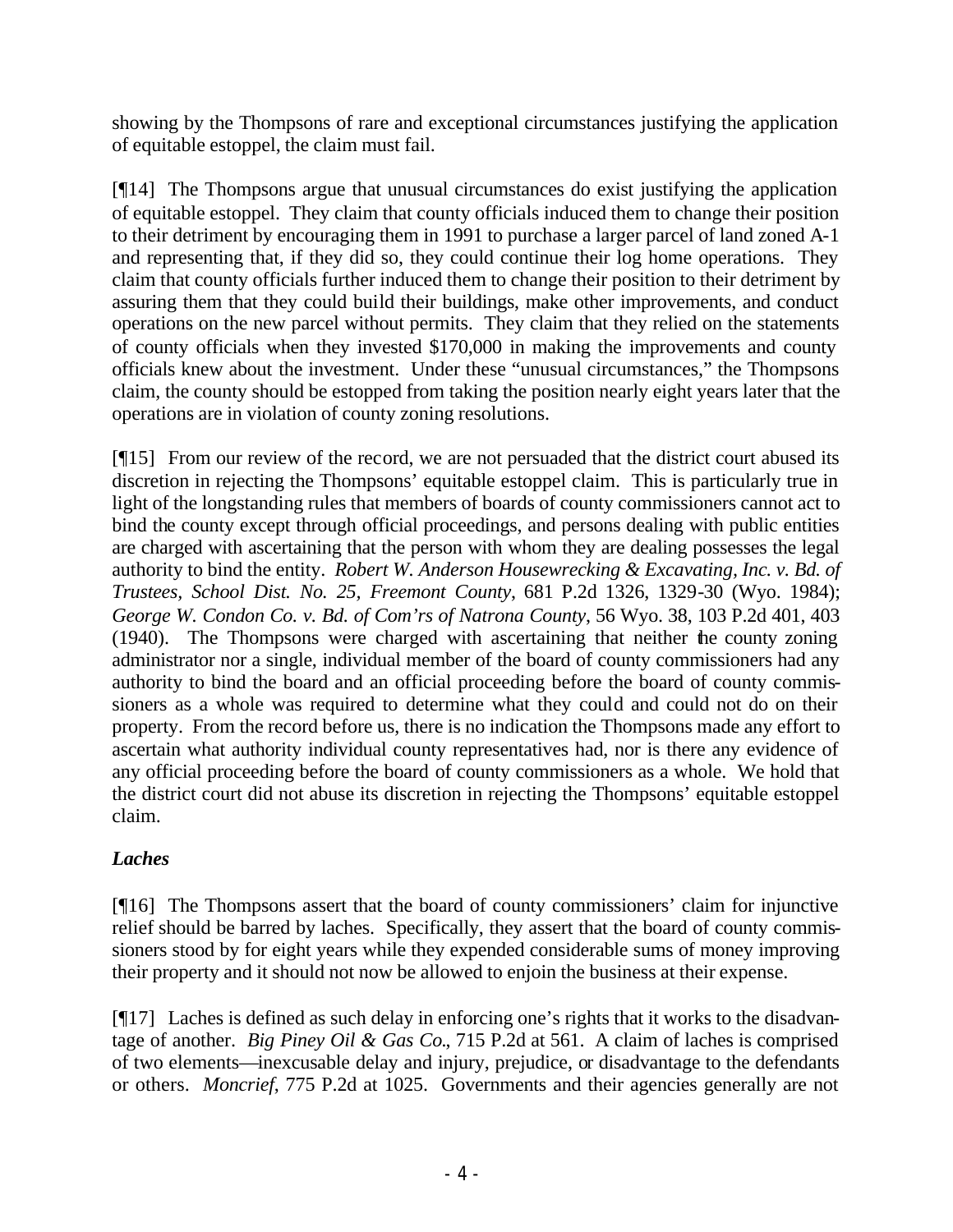barred by laches when enforcing a public or governmental right. *Big Piney Oil & Gas Co.*, 715 P.2d at 561.

[¶18] From the record before us, we are unable to find an abuse of discretion in the district court's order granting the injunction. Neither the doctrine of estoppel nor the doctrine of laches prevents the board of county commissioners from fulfilling its duty to enforce the local zoning resolutions.

## *White Pine Activities*

[¶19] The Thompsons claim that the district court erred in finding the activities relating to White Pine are not authorized within an agricultural district  $(A-1)$  zone. The Thompsons cite the language of the applicable zoning regulations which allows outdoor recreational facilities for winter sports incidental to agricultural use. Arguing that we are required to give this language the least restrictive interpretation, the Thompsons claim that the activities relating to White Pine which occur on their property involve winter sports incidental to agricultural use.

[¶20] The Sublette County zoning regulations provide in relevant part as follows:

Section 3. Authorized Uses. The following uses shall be authorized in the various zoning districts, provided that they conform to the applicable development standards and conform to the applicable goals, policies and guidelines of the Sublette County Comprehensive Plan:

. . .

b. In the Agricultural District  $(A-1)$ 

(1) General agricultural uses;

. . .

(3) Outdoor recreation facilities for hunting, fishing, horseback riding, hiking or winter sports uses incidental to the principal agricultural use[.]

[¶21] The Thompsons claim that the White Pine operations which occur on their property are permissible under section 3.b.(3) of these regulations as "winter sports uses incidental to the principal agricultural use." The district court rejected this argument on the basis of its findings that the principal use of the Thompson property is not agricultural and, therefore, the White Pine operations were not incidental to the principal agricultural use as required by the regulations. The district court reached this conclusion based upon the evidence presented that the Thompsons purchased the property in question because of its value to Logcrafters,